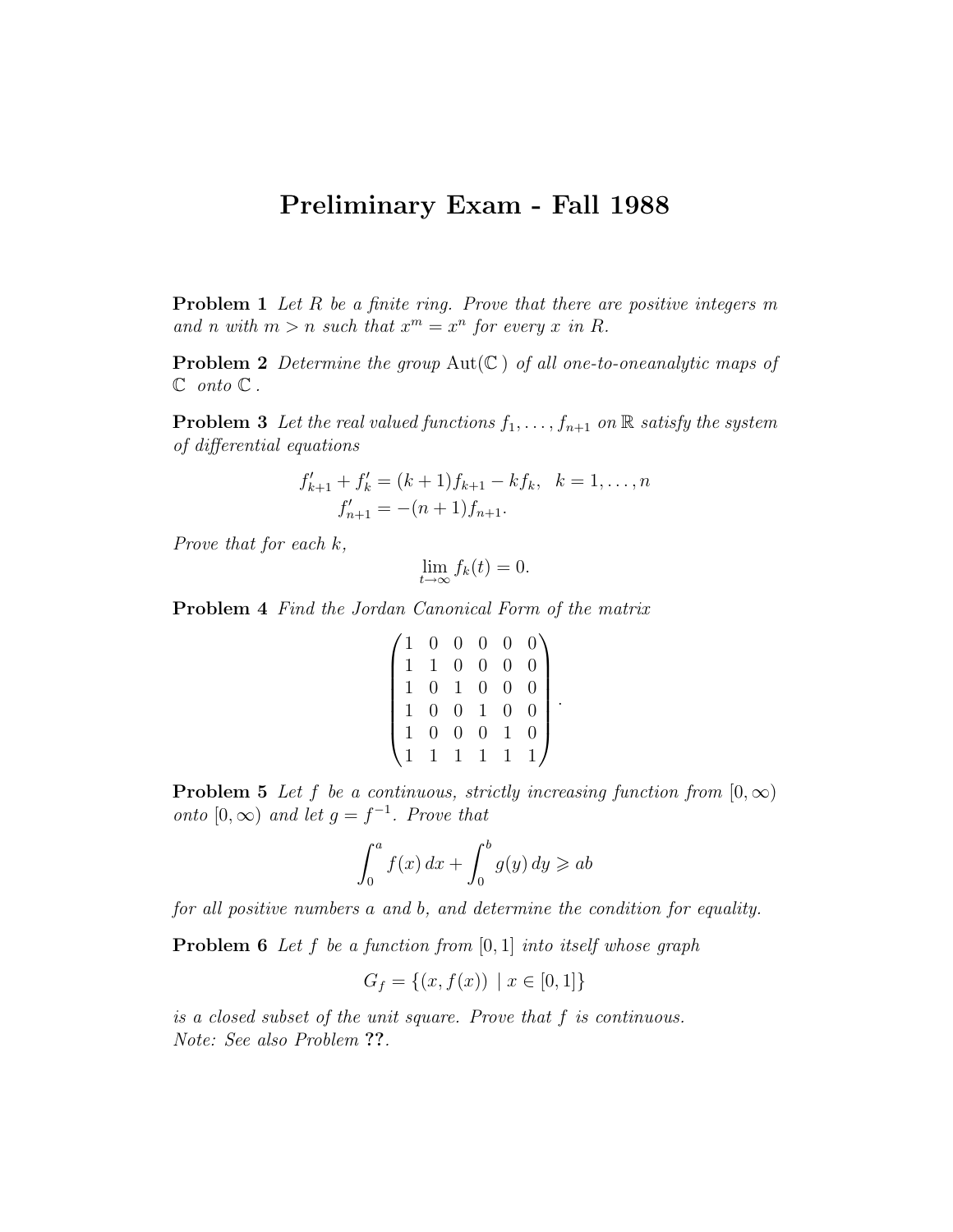Problem 7 Find all abelian groups of order 8, up to isomorphism. Then identify which type occurs in each of

- 1.  $(\mathbb{Z}_{15})^*$ ,
- 2.  $(\mathbb{Z}_{17})^*/(\pm 1)$ ,
- 3. the roots of  $z^8 1$  in  $\mathbb{C}$ ,
- $4. \, \mathbf{F}_{8}^{+}$  $^+_8,$
- 5.  $(\mathbb{Z}_{16})^*$ .

 $\mathbf{F}_8$  is the field of eight elements, and  $\mathbf{F}_8^+$  $_{8}^{+}$  is its underlying additive group;  $R^{\ast}$ is the group of invertible elements in the ring R, under multiplication.

**Problem 8** Do the functions  $f(z) = e^z + z$  and  $g(z) = ze^z + 1$  have the same number of zeros in the strip  $-\frac{\pi}{2} < \Im z < \frac{\pi}{2}$ ?

**Problem 9** Let A and B be real symmetric  $n \times n$  matrices. Assume that the eigenvalues of A all lie in the interval  $[a_1, a_2]$  and those of B all lie in the interval  $[b_1, b_2]$ . Prove that the eigenvalues of  $A + B$  all lie in the interval  $[a_1 + b_1, a_2 + b_2].$ 

Problem 10 Find (up to isomorphism) all groups of order 2p, where p is a prime  $(p \geq 2)$ .

**Problem 11** Let f be an analytic function on a disc D whose center is the point  $z_0$ . Assume that  $|f'(z) - f'(z_0)| < |f'(z_0)|$  on D. Prove that f is one-to-one on D.

**Problem 12** Let n be a positive integer and let f be a polynomial in  $\mathbb{R}[x]$ of degree n. Prove that there are real numbers  $a_0, a_1, \ldots, a_n$ , not all equal to zero, such that the polynomial

$$
\sum_{i=0}^{n} a_i x^{2^i}
$$

is divisible by f.